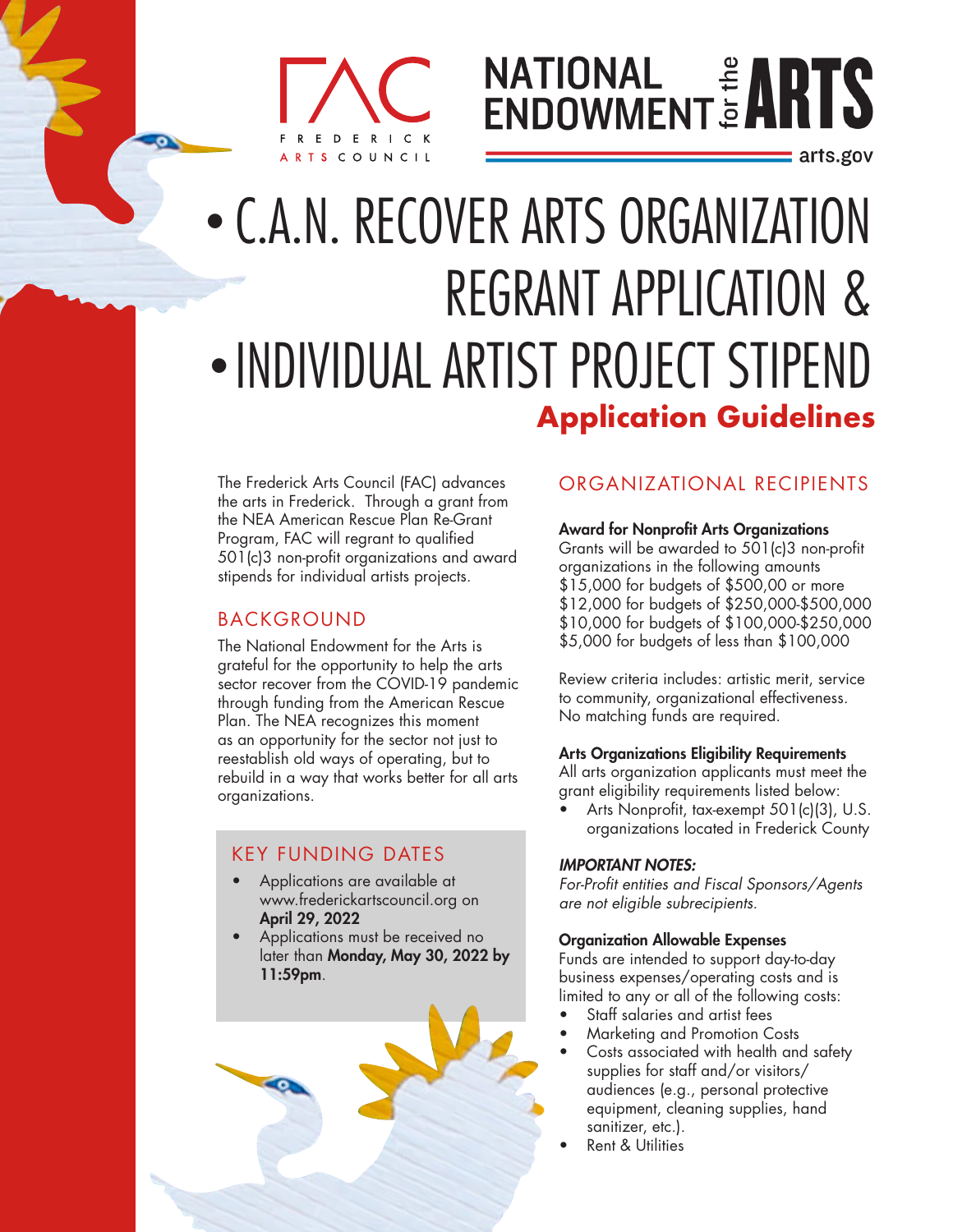

#### Grant Funds May not be Used for:

Capital improvements; Mortgage payments; regranting; general fundraising; alcoholic beverages; costs supported by any other federal funding; lobbying; purchase of equipment or property; political or religious activities.

#### **Evaluation**

Evaluation criteria for organizations will include artistic excellence, service to community, and capacity to implement.

Evaluation criteria for individual artists will include artistic excellence, relevance to community and ability to implement.

All grant recipients will be required to submit a Grant Report by July 30, 2023.

#### INDIVIDUAL RECIPIENTS

Stipends to Individual Artists: Artist fees/stipends in the amount of \$2500 or \$5000 to carry out specific art projects and activities.

#### Eligibiltiy

- Individual Artists must live in Frederick County for at least one year prior to the application deadline.
- Individual artist grants support work in all artistic disciplines including Visual Arts, Dance, Music, Theater, Literature or Media/Multi-Media.
- Artists must be over 18 years old.
- No matching fees required

#### Allowable Costs

Individual artists residing in Frederick County

• Individuals: Support to individual artists may be allowable if the subaward is not a one- time monetary recognition award. Subawards to individuals must support specific activities and result in tangible outcome such as presentations, training, research, and/or creation of an artwork. Individual artists grants are considered a stipend to the artist for the work undertaken and completed.

- If awarded proof of residency will be required. Individual Artists Grants Cannot include:
- Support for a one-time award to honor or recognize an individual's achievement. (e.g., Lifetime Achievement Awards)
- Fellowships or other honorifics based on the quality of past work.
- Support for rent or food assistance, or any type of "artist relief" program where the funding is to alleviate financial hardship and does not require the artist to undertake and complete work.
- Support exclusively for the business expenses of individual artists (e.g., general operating support for individuals).

#### Evaluation

Evaluation criteria will include artistic excellence, service to community, and capacity to implement.

All grant recipients will be required to submit a Grant Report by July 30, 2023.

Awardees must comply to the following regulations and policy requirements (see full policy regulations).

These include requirements that:

- Prohibit discrimination
- Ensure accessibility of all facilities and programs funded with federal monies
- Provide for the protection of environmental and historic resources + more